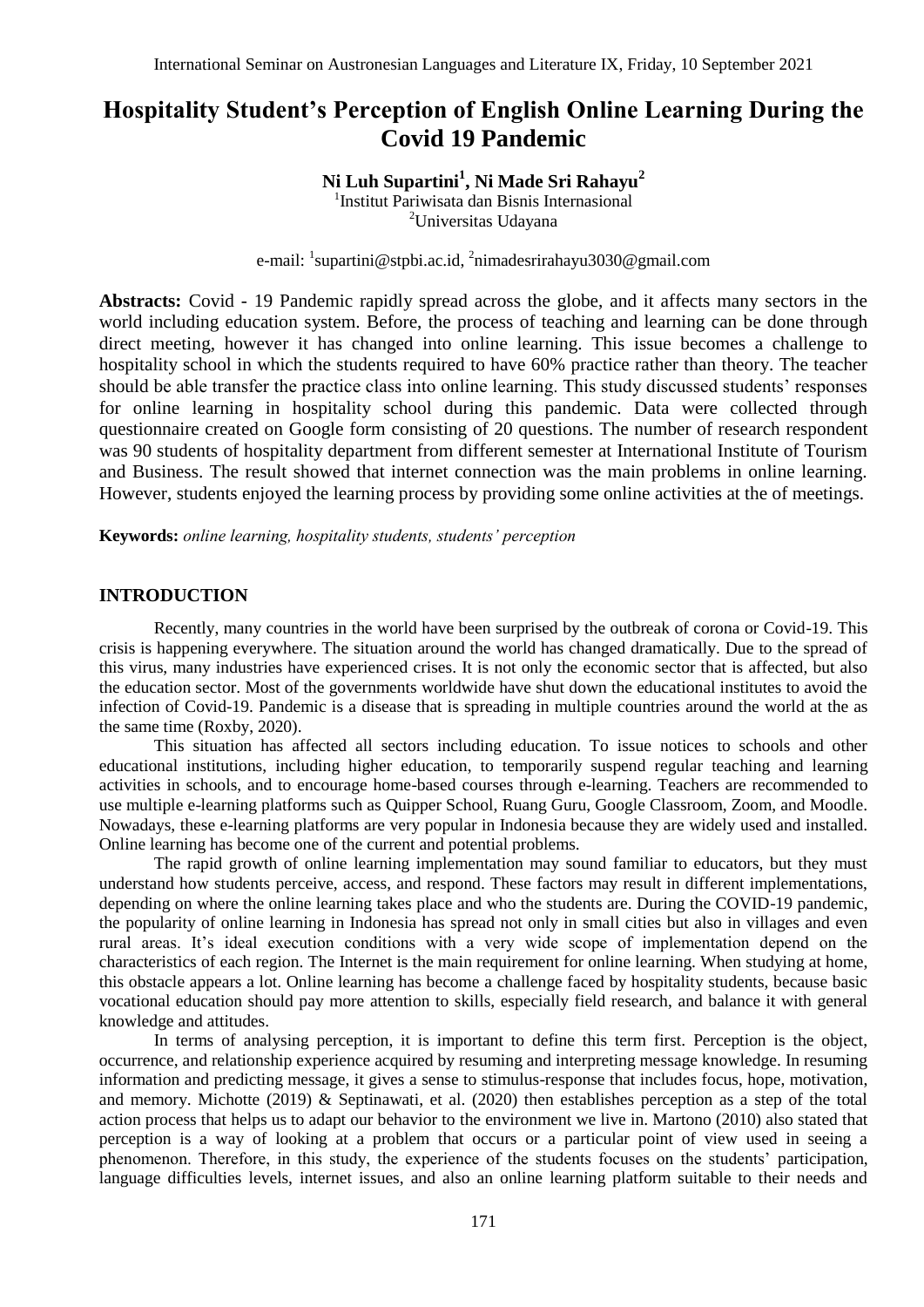condition. These variables are important to make the understanding of online learning by students more contextual to the needs of this study.

Online learning is described as learning from a distance. Stern (2018) stated that online learning is just a form of 'distance learning', the umbrella term for any distance learning that takes place rather than conventional classroom learning. Electronic devices, such as tablets, smartphones, laptops and computers that need internet connectivity, are supported (Gonzalez & Louis, 2018). Aparicio, Bacao, & Oliveira (2016), which offers the scope of online learning, divides online learning into two main areas, learning, and technology, where learning is the cognitive mechanism for knowledge achievement, and technology is the tool to help the process of knowledge achievement. With the Information and Technology case, some of us are innovating to shape IT that can be personalized to make it easier for others to carry out day-to-day activities, beginning with messages of causation, assignments and on-line contact, exploring and acquiring a few items online, ordering tickets and modes of transport on-line and many others. Khusniyah & Hakim (2013) shows that many of ICT's education potential edges are, acting as a collaborator for long-term learning, making improvements in the role of the teacher in teaching and hence in the role of scholars in learning, open access for interactive materials and data across networks, and removing time and scope constraints within the learning environment

Therefore, when the outbreak of Covid-19 forced all schools to close and students to study from home, they were hardly faced with the problem of adaptation. In addition, the role of educators is very critical for successful online learning to be carried out. To participate in an online classroom, certain competencies are required. Skills such as communication skills, technical competence, insightful input provision, administrative skills, accessibility, learning monitoring and student support are required (Kusmiarti et. al., 2020). The quality of education can also be enhanced by access to technology, but not all educators have the maximum skills necessary for online teaching. This sometimes becomes a disparity between students and teachers, and so the technical skill of all educators must continue to be improved.

#### **METHOD**

This study applied quantitative descriptive by relying on the survey to provide a valuable analytical study on the subject or relevant issue from a number of individuals. As a sample, there were 21 students DIV Hotel Management from third semester. The researcher used purposive sampling involving a number of students who had a strong network to access online learning during Covid-19 pandemic.

The data was obtained from questionnaire created via Google Form. The questionnaire was used to collect sample data to describe the perspective of using online learning. The questionnaire consisted of 20 items as open-ended questionnaires. The research data were obtained by Google form by analysing respondents of participants to understand their perspective of using online learning to obtain the necessary information, then data were analysed and described to obtain answers to questions. The questionnaire metrics are composed of five indicators: 1) student's participation, 2) language difficulties levels, 3) internet issues, 4) online learning platform suited with their needs, and 5) Prefer online learning or offline learning.

#### **RESULT AND DISCUSSION**

The results of the study were collected from 90 students from DIV Hotel Management of  $1<sup>st</sup>$  and  $3<sup>rd</sup>$ semester. The findings from the questionnaire are presented in further explanation.



#### **a. Student's Participation**

Figure 1: The Percentage of Student's Participation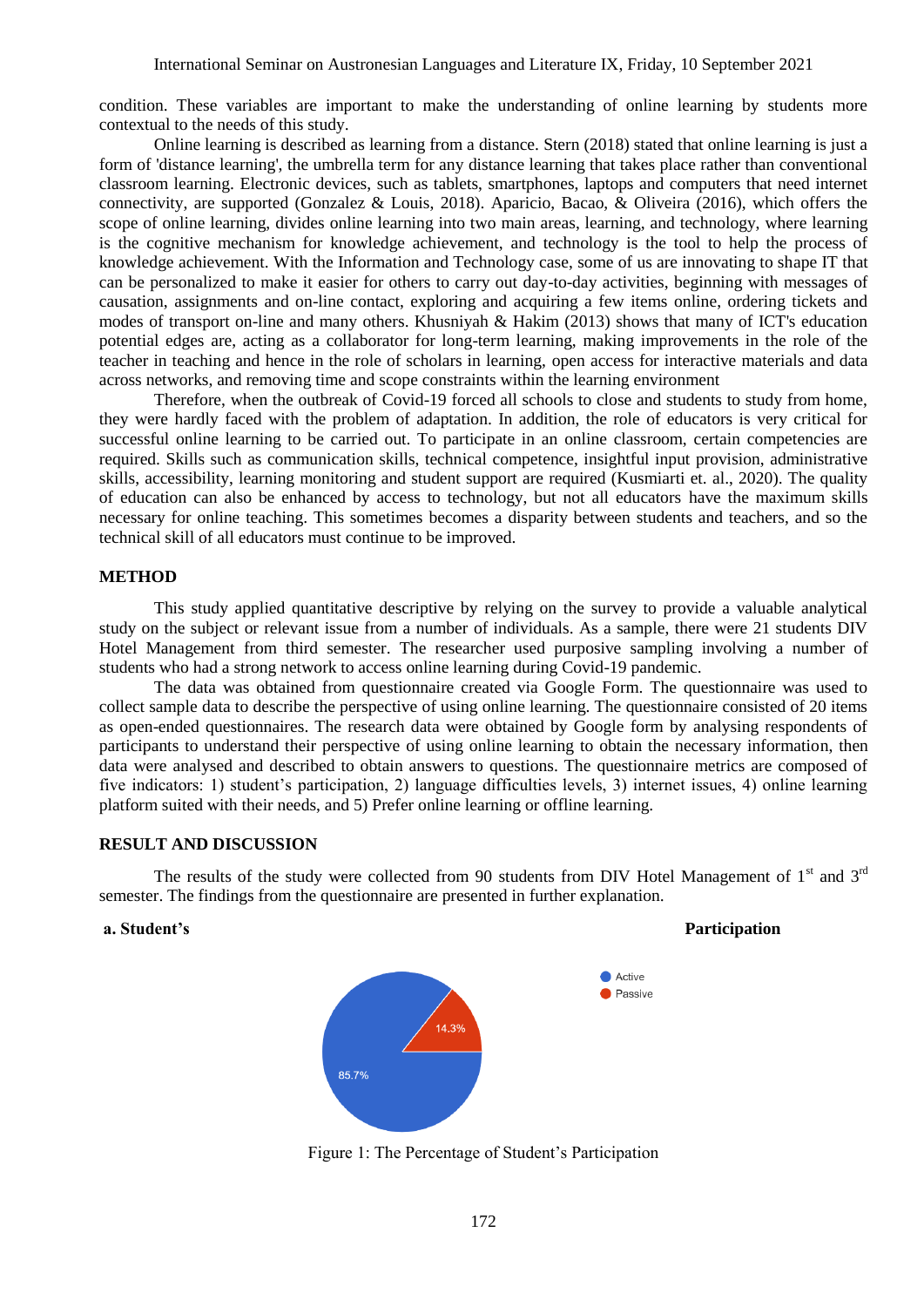Figure 1 shows the response and participation of learners about learning English online. Among the twenty-one students who participated in online session, 85,7% of respondents responded actively during online session. Meanwhile, 14% of respondents reacted passively as they don't have enough data or quota and no proper gadget to support their learning. In the least developed region, poor conditions were common because of its limited infrastructure and public facilities (Agung, 2019).

### **b. Students' Comprehension of Language Skills**



Figure 2: The Percentage of Students' Comprehension of Language Skills

This figure reflects the learners' comprehension of the level of language skills they had to learn in online English. In this questionnaire, there are four skills to be measured such as Listening, Speaking, Reading and writing. Respondents were asked what skills are difficult to learn in the online English class, after measuring the percentage of responses, it is found that speaking is the most difficult skill to learn in the online English class (52, 4%) and the second level of difficulty is listening which gets 19% and then Writing (20 %) and the last one is Reading (15%). It is in line with Alberth (2011) that student and teacher characteristics, instructional design, support for teachers and students, technology and language skills characteristics need to be carefully considered when planning online language learning simply because they could potentially affect the learning and learning experiences of students in this new learning environment.

### **c. Internet Issues**



Figure 3: The Percentage of Internet Issues

Figure 3 shows that 8,3% of respondents indicated that internet connectivity during online learning was adequate, while 91,7% of respondents claimed that internet access was not adequate for online learning.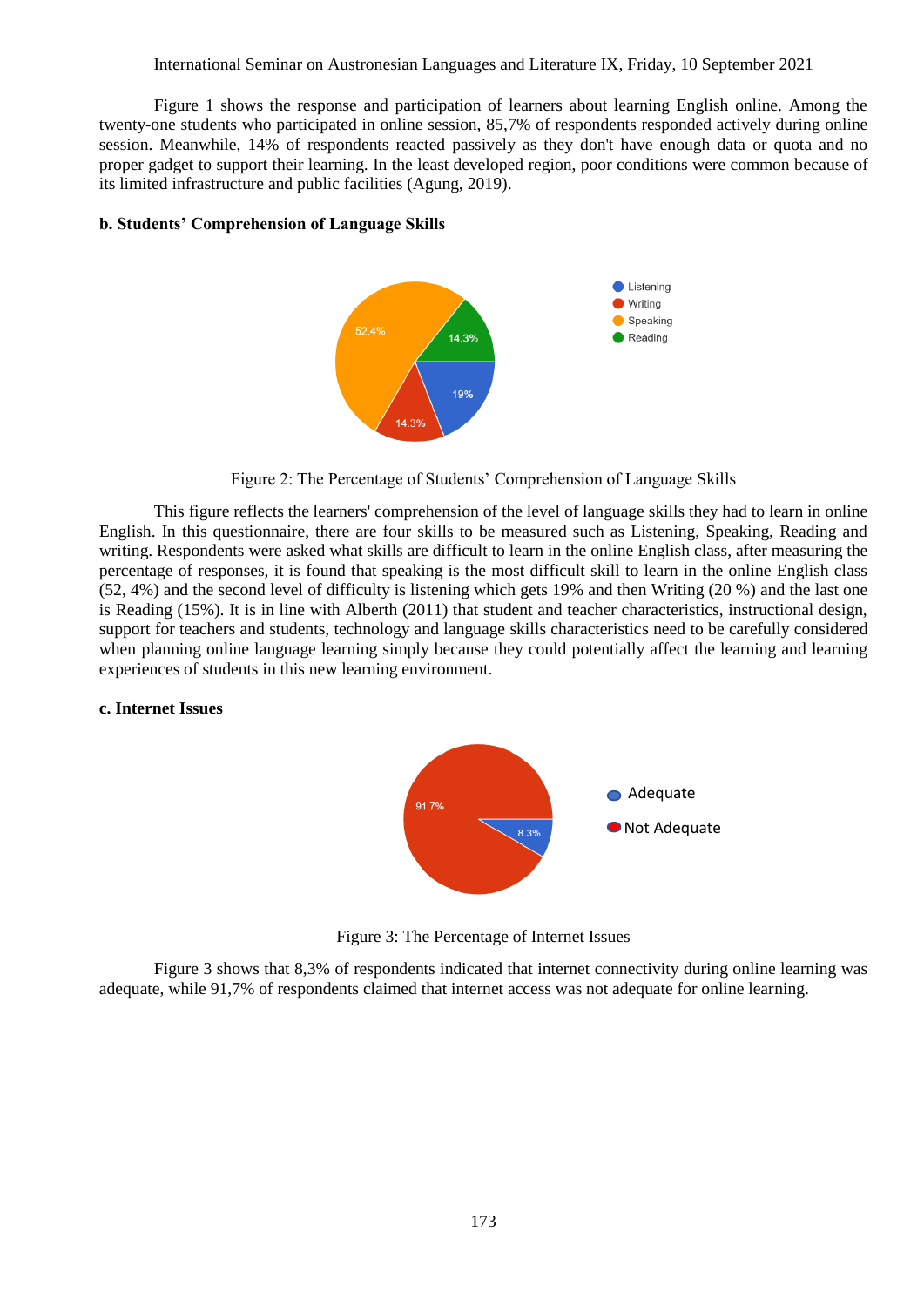

#### **d. Online Learning Platform**



According to the students, there are some types of online learning platforms for their home study, including LMS, Google Classroom, WhatsApp, Zoom.Not all of them were, however, suited to the student's situation and needs. The student recommendation on the use of the e-learning platform was 38,1% on WhatsApp, 28,6 % for Google, 23,8 % on Zoom, Classroom and 9.5% for LMS.

#### **e. Learning Process**



Figure 5. The Percentage of learning process

Figure 5 shows that 90,5% of respondents indicated that choose offline learning for the teaching and learning process, while 9,5 % of respondents online learning for teaching and learning process, from the student perception above mean student still comfort learning process in offline learning.

#### **DISSCUSION**

#### **a. Student Perception**

Uncovering the result of the engagement of students, the information reveals that most students were effectively engaged in online learning. It did not, in any case, infer that they were excited. Numerous students shown that they were burdened by the assignments. Meanwhile the students accepted the assembly to be enjoyable, but were incapable to stand up to the marathon's assignment. Amid this pandemic, online learning was considered pleasant to teach and to pay for learning. However, the abundance assignments were slaughtering them, since all the lecturers gave the assignment to them (Khusniyah & Hakim, 2019).

#### **b. Students' Comprehension of Language Skills**

From the discoveries shown in Figure 2, it is appeared that listening skills are the most difficult skills to memorize in online learning. The conveyance of materials in online learning was generally great. In any case, some students said that they required much time in downloading the listening material since of the internet quality that they had. Others too uncovered that they needed to discover a quiet place to listen up and concentrate in answering the listening task whereas their circumstance was so loud around (Le & Pham, 2020). They also found it troublesome to get the material because of their gadget didn't support the innovation. In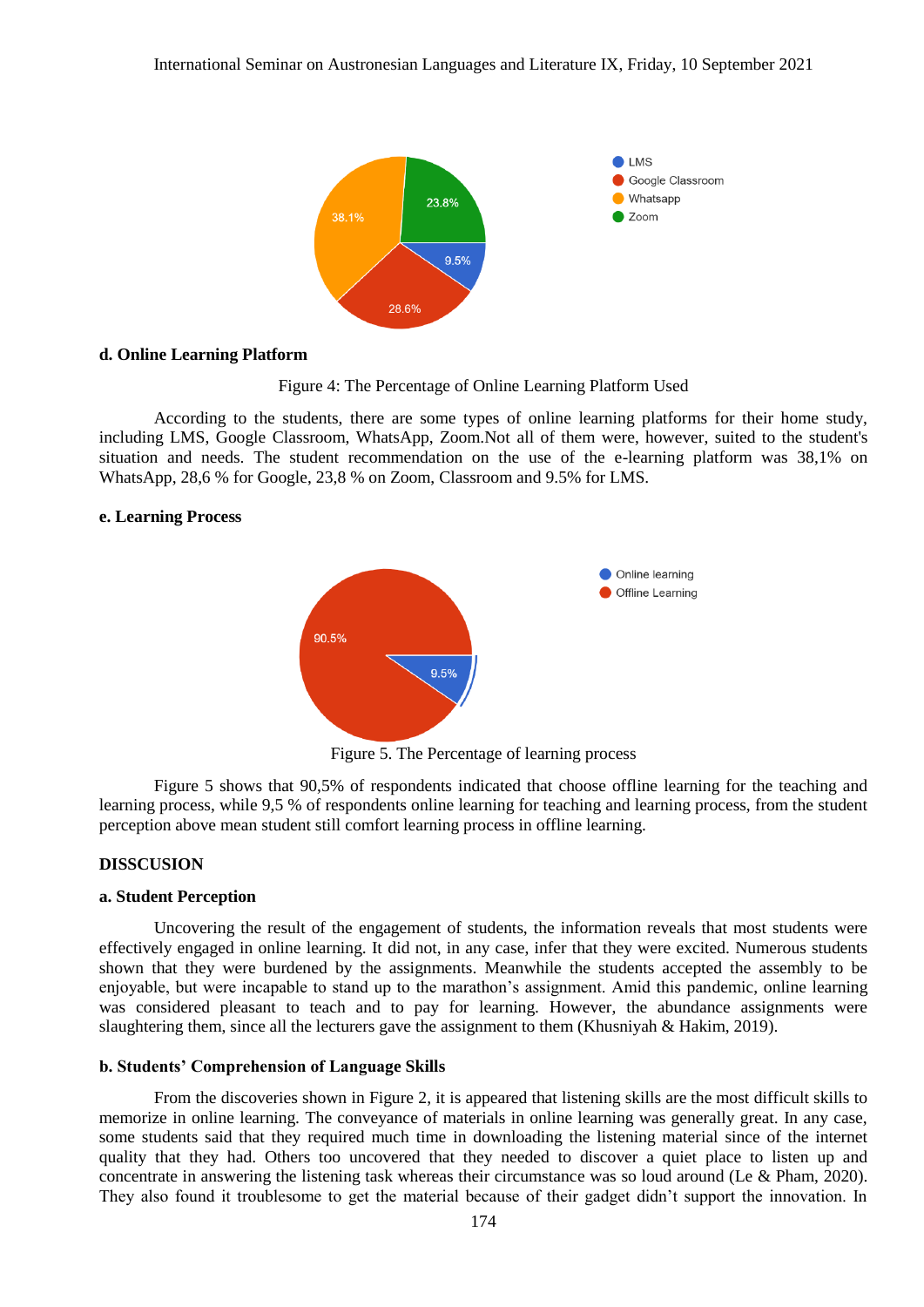speaking, the students felt bashful and not recognizable to perform within the front of the screen in taking an interest the part play, brief talk, and others.

#### **c. Internet Issues**

The internet is considered to be the source of the essential materials to achieve educating and learning goals (Surtikanti, 2020). During COVID-19, the need for web is exceptionally high for learners; to engage within the online classroom, to search for data, to do assignments, and so forth. However, some locales with destitute internet signals may have numerous issues with online learning. The figure 2 appears the result that 58.3% of respondents replied that web get to is adequate during online learning, in the meantime, 41.7% respondents said that internet access isn't adequate for online learning. The issues of web issues among learners are such as constrained internet credit, moderate internet network, or incompatible contraption or gadget. In this circumstance, the reasonable and accessible connectivity of the web is exceptionally helpful for learners. The Internet connection was the primary issue of this condition. Network interaction can too show noteworthy challenge for both lecturer and students.

#### **d. Online Learning Platform**

WhatsApp was considered a inviting and commonplace application for them and their devices with regard to the online learning platform that pertinent for the requirements and circumstance of the students. Teaching materials content, video, sound, Lisa Rakhmanina, Feny Martina, Friang Br Halolo, Students' Recognition on Online English Learning Syafryadin, Noermanzah amid Covid-19 Pandemic Era Silampari Bisa: Jurnal Penelitian Pendidikan Bahasa Indonesia, Daerah, dan Asing Vol. 3, No. 2, 2020 436 learning association, record, and photo) might be effortlessly shared in two-way intuitive via the WhatsApp community. In expansion, the students contended that WhatsApp performed generally well beneath a weak signal whereas the other apps did not perform as well as WhatsApp. Some respondent said that Zoom and Google classroom needed more information than Whatssapp (Noermanzah & Suryadi, 2020; Fitriyani et al., 2020). Google Classroom, in the interim, was moderately direct since it.

#### **e. Learning Process**

From the data obtained in the learning process between online learning and offline learning, students prefer offline learning, this is because students are not familiar with the online learning process. This is influenced by several factors, one of which is limited internet access, which is also the main reason for students to choose offline learning over online learning. Less effective e-learning can be due to restrictions in internet accessibility, hardware and software (computer program) as well as financing which is frequently an obstacle in maximizing online learning resources. (Yaumi, 2018). Briliannur (2020) states that the delivery instrument isn't a determining figure for the quality of learning, but rather the design of the subject decides the adequacy of learning. As numerous as 100% of students lean toward lectures to be conducted offline (Anhusadar, 2020).

#### **CONCLUSION AND SUGGESTIONS**

A huge tide of worldview move within the Indonesian instruction framework has been generated by the Covid-19 pandemic: from physical to online classroom. For the sake of human prosperity, computerized classrooms seem to be the proper arrangement. Teachers and students are anticipated to work and study from home. Based on the findings over it can be gathered that students have a favourable viewpoint on online learning within the midst of the Covid-19 pandemic. In spite of the issues and a few challenges that they confront, they consider online learning to be exceptionally useful, but not completely effective.

Another result is around the desires of learners of the level of complexity of language skills they had to learn online learning in English. The students considered that the foremost challenging skill to learn in an online English class was the speaking section. There's a really high need the internet access for learners; to engage in online classes, to look for information, to do assignments, and so on. In supporting the circumstance, reasonable and open internet access is exceptionally imperative for learners. Teachers and schools ought to make attempts to respond to the requirements of students, such as need of financial support and accessibility of Internet connectivity. Besides, WhatsApp is highly recommended to be utilized some time recently Zoom and others platforms since WhatsApp is more common to users (lecturers and students) and is less demanding to access Furthermore, this research highlights that this study can ended up an input for lecturers and institutions in